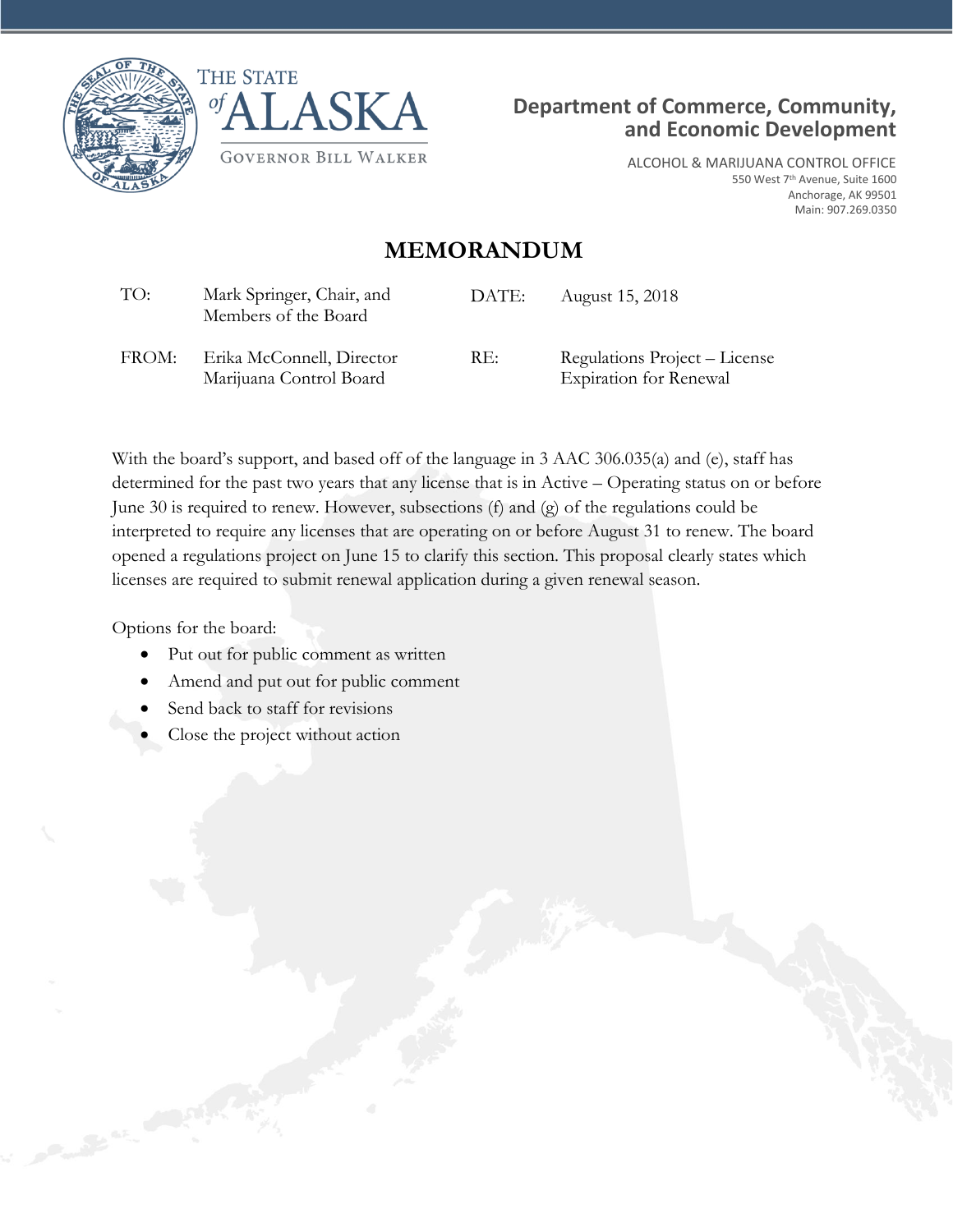3 AAC 306.035(a) is amended to read:

(a) On or before May 1 of each year, the director shall send notice that a marijuana establishment **with a license in active and operating status** must file a renewal application not later than June 30 of the current year. The director shall send the notice to the marijuana establishment's electronic mailing address on file with the board. In the notice the director shall include a hyperlink for the marijuana establishment to access the electronic renewal application by means of the Internet, along with instructions on using and submitting the form. [THE]**Any**  marijuana establishment **with a license in active and operating status on or before June 30 of the current year** must submit the completed renewal application electronically, along with the license renewal fee, to the director not later than June 30 of each year. If June 30 falls on a Saturday or Sunday, the deadline is extended to 4:30 p.m. on the first business day following June 30. A marijuana establishment must maintain a current electronic mailing address on file with the director. A marijuana establishment is not excused from filing a renewal application as required in this section even if the marijuana establishment fails to receive a renewal notice from the director.

## 3 AAC 306.035(b)(3) is repealed.

3 AAC 306.035(e) is amended to read:

(e) A licensee **required to submit a renewal application under (a) of this section** that does not deliver a renewal application to the director on or before June 30 of each year is delinquent and must pay the late renewal application fee under 3 AAC 306.100(b) with the renewal application.